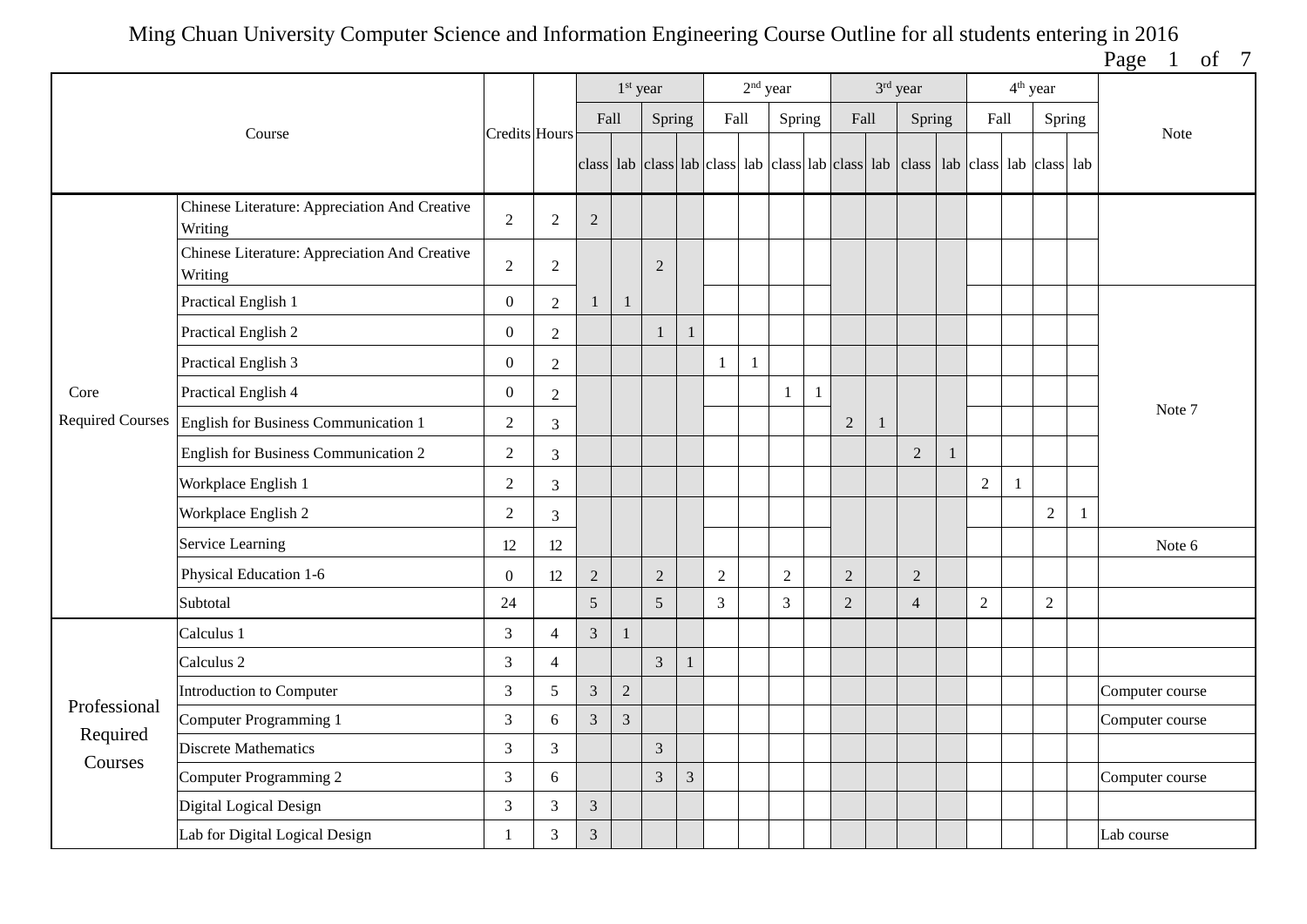Page 2 of 7

|                                          |             |                          |  |   |   |                |   |   |   |   |  | $\sigma$           |
|------------------------------------------|-------------|--------------------------|--|---|---|----------------|---|---|---|---|--|--------------------|
| <b>Electric Circuits</b>                 | 3           | 3                        |  | 3 |   |                |   |   |   |   |  |                    |
| Data Structures                          | 3           |                          |  |   | 3 | $\overline{2}$ |   |   |   |   |  | Computer course    |
| <b>Introduction to Computer Networks</b> | 3           | 3                        |  |   | 3 |                |   |   |   |   |  |                    |
| Object-oriented Technology               | 3           | 3                        |  |   | 3 |                |   |   |   |   |  |                    |
| Computer Algorithms                      | $\sim$<br>Ć | $\sim$<br>$\mathfrak{I}$ |  |   |   |                | 3 |   |   |   |  |                    |
| Mobile Device Programming                | 3           | $\sim$<br>Ć              |  |   |   |                | 3 |   |   |   |  |                    |
| Linear Algebra                           | 3           | 3                        |  |   |   |                | 3 |   |   |   |  |                    |
| Probability and Statistics               | 3           | 4                        |  |   |   |                |   | 3 |   |   |  |                    |
| Database Systems                         | 3           | 3                        |  |   |   |                |   | 3 |   |   |  |                    |
| <b>Operating Systems</b>                 | 3           | 3                        |  |   |   |                |   | 3 |   |   |  |                    |
| Project Research 1-2                     | 6           |                          |  |   |   |                |   |   | 3 | 3 |  | l-semester courses |

|                               |                                               |             |                |      | 1 <sup>st</sup> year |     |       |     | $2nd$ year     |     |       | 3rd year |        |     |       | $4th$ year |           |        |                    |
|-------------------------------|-----------------------------------------------|-------------|----------------|------|----------------------|-----|-------|-----|----------------|-----|-------|----------|--------|-----|-------|------------|-----------|--------|--------------------|
| Course                        |                                               | Credits Hrs |                | Fall | Spring               |     | Fall  |     | Spring         |     | Fall  |          | Spring |     | Fall  |            |           | Spring | Note               |
|                               |                                               |             |                |      | class lab class      | lab | class | lab | class          | lab | class | lab      | class  | lab | class | lab        | clas<br>S | lab    |                    |
|                               | Machine Learning                              | 3           | $\overline{3}$ |      |                      |     | 3     |     |                |     |       |          |        |     |       |            |           |        |                    |
|                               | <b>XML Programming</b>                        | 3           | 3              |      |                      |     |       |     | 3              |     |       |          |        |     |       |            |           |        | Computer<br>course |
|                               | Artificial Intelligence                       | 3           | 3              |      |                      |     |       |     | $\mathfrak{Z}$ |     |       |          |        |     |       |            |           |        |                    |
| Software and Data with Python | Elective Courses- Introduction to Programming | 3           | 3              |      |                      |     |       |     | 3              |     |       |          |        |     |       |            |           |        |                    |
| Engineering<br>Program        | Advanced Java Programming<br>and Licence      | 3           | $\mathfrak{Z}$ |      |                      |     |       |     | 3              |     |       |          |        |     |       |            |           |        |                    |
|                               | Data Mining                                   | 3           | $\overline{3}$ |      |                      |     |       |     | 3              |     |       |          |        |     |       |            |           |        |                    |
| Web Programming               | 3                                             | 3           |                |      |                      |     |       |     |                | 3   |       |          |        |     |       |            |           |        |                    |
|                               | Introduction to Software<br>Engineering       | 3           | $\mathfrak{Z}$ |      |                      |     |       |     |                |     | 3     |          |        |     |       |            |           |        |                    |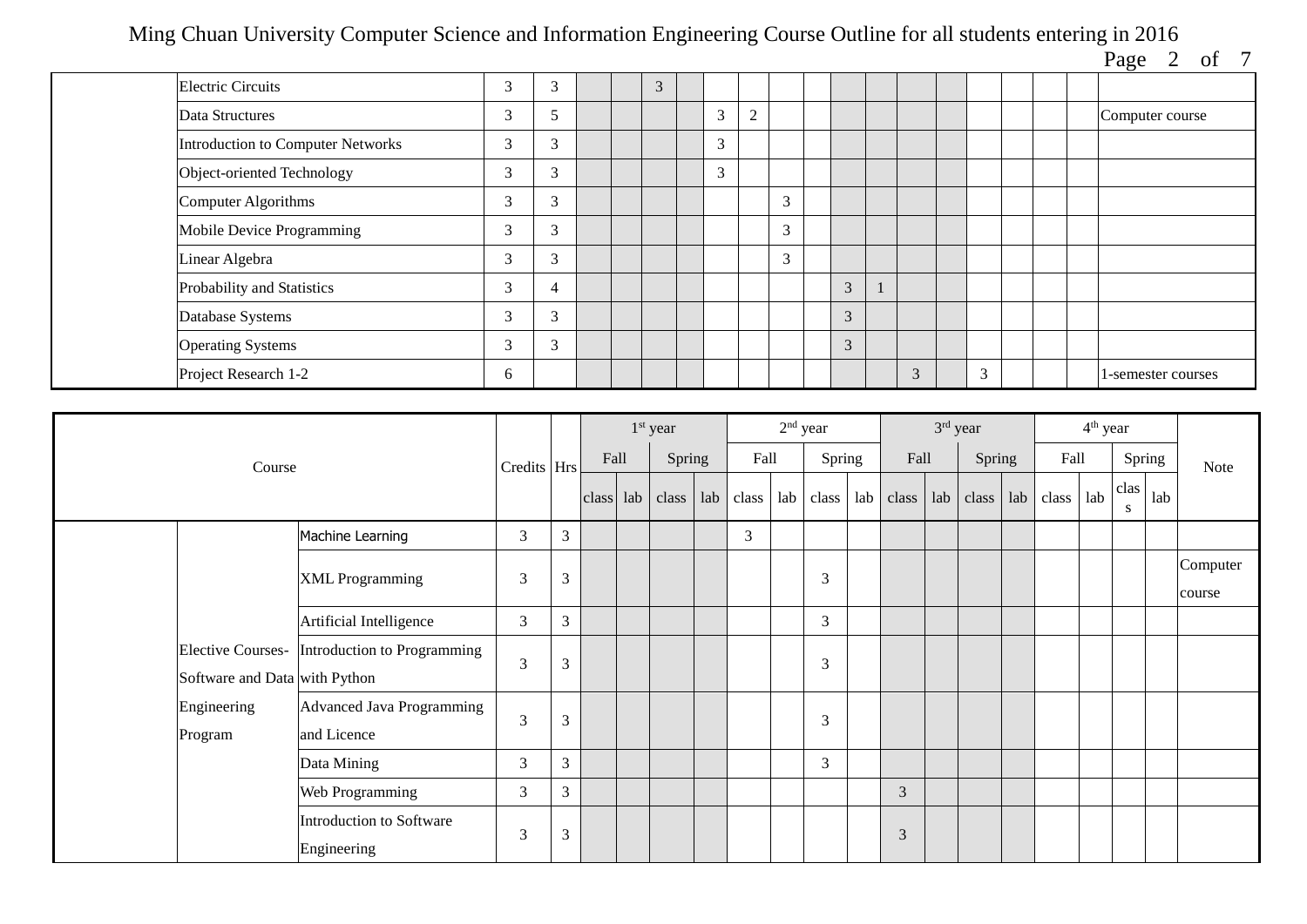Page 3 of 7

|                                                                                |                                    |                |                |           | 1 <sup>st</sup> year |      |       | $2nd$ year |       |      |                | 3rd year |                |                | 4 <sup>th</sup> year |                   |      |  |
|--------------------------------------------------------------------------------|------------------------------------|----------------|----------------|-----------|----------------------|------|-------|------------|-------|------|----------------|----------|----------------|----------------|----------------------|-------------------|------|--|
| Course                                                                         | Credits Hrs                        |                | Fall           | Spring    |                      | Fall |       | Spring     |       | Fall |                | Spring   | Fall           |                | Spring               |                   | Note |  |
|                                                                                |                                    |                |                | class lab | class                | lab  | class | lab        | class | lab  | class          | lab      | $class$ lab    | class lab      |                      | clas<br>${\bf S}$ | lab  |  |
|                                                                                | Data Warehouse System              | $\mathfrak{Z}$ | $\overline{3}$ |           |                      |      |       |            |       |      | $\overline{3}$ |          |                |                |                      |                   |      |  |
|                                                                                | <b>Advanced Mobile Device</b>      |                |                |           |                      |      |       |            |       |      |                |          |                |                |                      |                   |      |  |
|                                                                                | Programming                        | 3              | $\mathfrak{Z}$ |           |                      |      |       |            |       |      | 3              |          |                |                |                      |                   |      |  |
|                                                                                | iOS Programming                    | $\sqrt{3}$     | $\mathfrak{Z}$ |           |                      |      |       |            |       |      | 3              |          |                |                |                      |                   |      |  |
|                                                                                | R Language Data Processing         | $\mathfrak{Z}$ | $\overline{3}$ |           |                      |      |       |            |       |      | 3              |          |                |                |                      |                   |      |  |
|                                                                                | <b>Systems Analysis and Design</b> | $\mathfrak{Z}$ | $\mathfrak{Z}$ |           |                      |      |       |            |       |      |                |          | 3              |                |                      |                   |      |  |
|                                                                                | <b>UNIX Operations Systems</b>     | $\mathfrak{Z}$ | $\overline{3}$ |           |                      |      |       |            |       |      |                |          | $\mathfrak{Z}$ |                |                      |                   |      |  |
| <b>Social Networking</b>                                                       |                                    |                |                |           |                      |      |       |            |       |      |                |          |                |                |                      |                   |      |  |
| Programming                                                                    |                                    | 3              | $\mathfrak{Z}$ |           |                      |      |       |            |       |      |                |          | 3              |                |                      |                   |      |  |
|                                                                                | Advanced iOS Programming           | $\mathfrak{Z}$ | $\mathfrak{Z}$ |           |                      |      |       |            |       |      |                |          | $\mathfrak{Z}$ |                |                      |                   |      |  |
|                                                                                | <b>Business Intelligence</b>       | $\mathfrak{Z}$ | $\overline{3}$ |           |                      |      |       |            |       |      |                |          | $\overline{3}$ |                |                      |                   |      |  |
|                                                                                | Weka Practice Data Analysis        | $\mathfrak{Z}$ | $\overline{3}$ |           |                      |      |       |            |       |      |                |          | $\mathfrak{Z}$ |                |                      |                   |      |  |
|                                                                                | Linux System                       | $\sqrt{3}$     | $\mathfrak{Z}$ |           |                      |      |       |            |       |      |                |          |                | $\mathfrak{Z}$ |                      |                   |      |  |
|                                                                                | <b>Social Network Mining</b>       | 3              | $\overline{3}$ |           |                      |      |       |            |       |      |                |          |                | $\mathfrak{Z}$ |                      |                   |      |  |
|                                                                                | Software Testing and               | 3              | $\mathfrak{Z}$ |           |                      |      |       |            |       |      |                |          |                | $\mathfrak{Z}$ |                      |                   |      |  |
| Maintenance<br><b>Practical Data Analysis</b>                                  |                                    | $\mathfrak{Z}$ | $\mathfrak{Z}$ |           |                      |      |       |            |       |      |                |          |                | 3              |                      |                   |      |  |
| Object-Oriented Design<br>Patterns                                             |                                    | 3              | $\overline{3}$ |           |                      |      |       |            |       |      |                |          |                | 3              |                      |                   |      |  |
| Windows Programming<br>Elective                                                |                                    | $\mathfrak{Z}$ | $\overline{3}$ |           | $\overline{3}$       |      |       |            |       |      |                |          |                |                |                      |                   |      |  |
| Introduction to Multimedia<br>Courses-                                         |                                    |                | $\overline{3}$ |           |                      |      | 3     |            |       |      |                |          |                |                |                      |                   |      |  |
| Networking and<br>Principle and Application<br>Interactive Media<br>of Sensors |                                    |                |                |           |                      |      | 3     |            |       |      |                |          |                |                |                      |                   |      |  |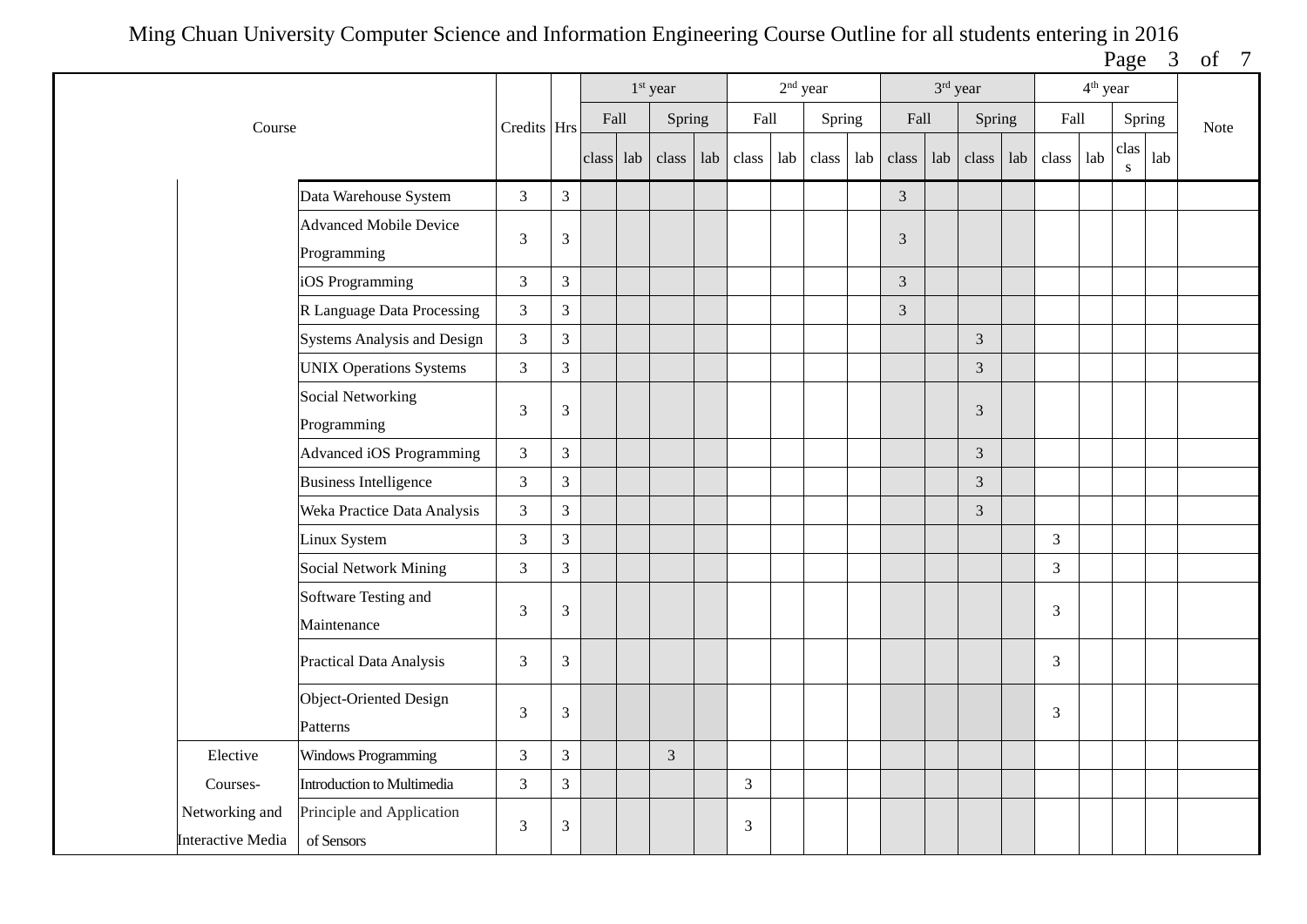Page 4 of 7

|         |                                                         |                |                             |                       | $1st$ year |                | $2^{\rm nd}$ year |                |                                 | 3rd year |           |                       | $4^{\text{th}}$ year |                                                                                                  |     |      |
|---------|---------------------------------------------------------|----------------|-----------------------------|-----------------------|------------|----------------|-------------------|----------------|---------------------------------|----------|-----------|-----------------------|----------------------|--------------------------------------------------------------------------------------------------|-----|------|
| Course  |                                                         | Credits Hrs    |                             | $\operatorname{Fall}$ | Spring     | Fall           |                   | Spring         | Fall                            |          | Spring    | $\operatorname{Fall}$ |                      | Spring                                                                                           |     | Note |
|         |                                                         |                |                             | $class$ lab           | class lab  | class lab      |                   |                | class $ $ lab $ $ class $ $ lab |          | class lab | class                 | lab                  | $\operatorname*{clas}% \left( X\right) \equiv\operatorname*{clas}(\mathbb{R}^{2n})$<br>${\bf S}$ | lab |      |
| Program | Unity3D Design                                          | $\mathfrak{Z}$ | $\mathfrak{Z}$              |                       |            | $\mathfrak{Z}$ |                   |                |                                 |          |           |                       |                      |                                                                                                  |     |      |
|         | Introduction to Mobile<br>Communication                 | 3              | $\overline{3}$              |                       |            | 3              |                   |                |                                 |          |           |                       |                      |                                                                                                  |     |      |
|         | Matlab programming and<br>Application                   | $\mathfrak{Z}$ | $\ensuremath{\mathfrak{Z}}$ |                       |            |                |                   | $\overline{3}$ |                                 |          |           |                       |                      |                                                                                                  |     |      |
|         | <b>TCP/IP Protocol</b>                                  | $\overline{3}$ | $\overline{3}$              |                       |            |                |                   | $\overline{3}$ |                                 |          |           |                       |                      |                                                                                                  |     |      |
|         | Interactive media design                                | $\mathfrak{Z}$ | $\overline{3}$              |                       |            |                |                   | $\mathfrak{Z}$ |                                 |          |           |                       |                      |                                                                                                  |     |      |
|         | Image processing                                        | $\mathfrak{Z}$ | $\overline{3}$              |                       |            |                |                   |                | $\overline{3}$                  |          |           |                       |                      |                                                                                                  |     |      |
|         | Electronic Interactive<br><b>Technology Programming</b> | $\mathfrak{Z}$ | $\mathfrak{Z}$              |                       |            |                |                   |                | $\mathfrak{Z}$                  |          |           |                       |                      |                                                                                                  |     |      |
|         |                                                         |                |                             |                       |            |                |                   |                |                                 |          |           |                       |                      |                                                                                                  |     |      |
|         | Introduction to Video<br>Communication                  | $\mathfrak{Z}$ | $\sqrt{3}$                  |                       |            |                |                   |                | $\mathfrak{Z}$                  |          |           |                       |                      |                                                                                                  |     |      |
|         |                                                         |                |                             |                       |            |                |                   |                |                                 |          |           |                       |                      |                                                                                                  |     |      |
|         |                                                         |                |                             |                       |            |                |                   |                |                                 |          |           |                       |                      |                                                                                                  |     |      |
|         |                                                         |                |                             |                       |            |                |                   |                |                                 |          |           |                       |                      |                                                                                                  |     |      |
|         |                                                         |                |                             |                       |            |                |                   |                |                                 |          |           |                       |                      |                                                                                                  |     |      |
|         |                                                         |                |                             |                       |            |                |                   |                |                                 |          |           |                       |                      |                                                                                                  |     |      |
|         |                                                         |                |                             |                       |            |                |                   |                |                                 |          |           |                       |                      |                                                                                                  |     |      |
|         |                                                         |                |                             |                       |            |                |                   |                |                                 |          |           |                       |                      |                                                                                                  |     |      |
|         |                                                         |                |                             |                       |            |                |                   |                |                                 |          |           |                       |                      |                                                                                                  |     |      |
|         |                                                         |                |                             |                       |            |                |                   |                |                                 |          |           |                       |                      |                                                                                                  |     |      |
|         |                                                         |                |                             |                       |            |                |                   |                |                                 |          |           |                       |                      |                                                                                                  |     |      |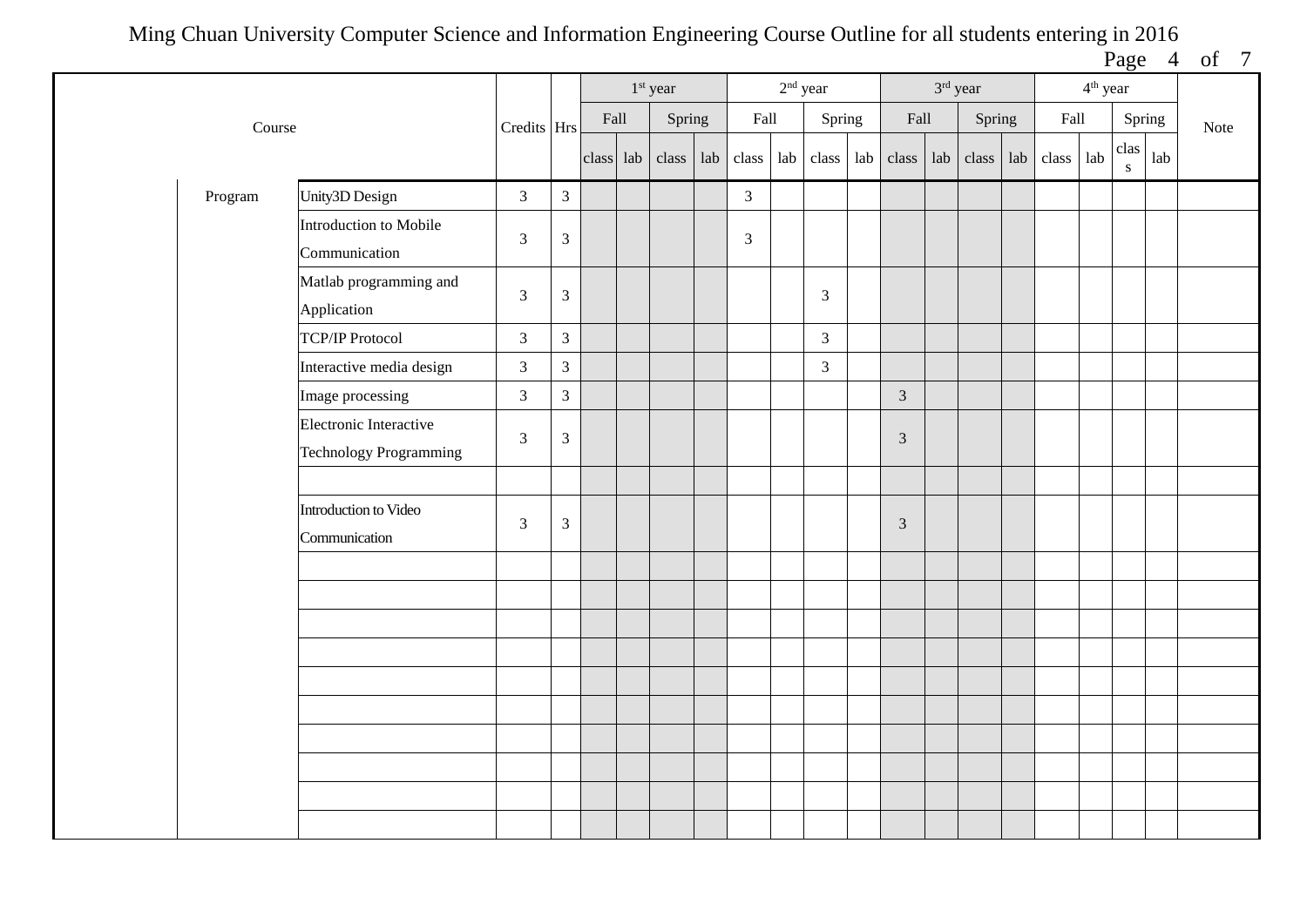|        |                           |                  |                |                |              |                                 |              |                |              |            |              |             |            |                       |                      | $  -$          | -   | $-$  |
|--------|---------------------------|------------------|----------------|----------------|--------------|---------------------------------|--------------|----------------|--------------|------------|--------------|-------------|------------|-----------------------|----------------------|----------------|-----|------|
|        |                           |                  |                |                |              | $1st$ year                      |              |                | $2nd$ year   |            |              |             | 3rd year   |                       | 4 <sup>th</sup> year |                |     |      |
| Course |                           | Credits Hrs      |                | Fall           |              | Spring                          |              | Fall           |              | Spring     |              | Fall        | Spring     | $\operatorname{Fall}$ |                      | Spring         |     | Note |
|        |                           |                  |                |                |              | class $ $ lab $ $ class $ $ lab |              | class          | lab          | class      | lab          | $class$ lab | class lab  | class                 | $1ab$                | clas<br>S      | lab |      |
|        |                           |                  |                |                |              |                                 |              |                |              |            |              |             |            |                       |                      |                |     |      |
|        |                           |                  |                |                |              |                                 |              |                |              |            |              |             |            |                       |                      |                |     |      |
|        |                           |                  |                |                |              |                                 |              |                |              |            |              |             |            |                       |                      |                |     |      |
|        |                           |                  |                |                |              |                                 |              |                |              |            |              |             |            |                       |                      |                |     |      |
|        |                           |                  |                |                |              |                                 |              |                |              |            |              |             |            |                       |                      |                |     |      |
|        |                           |                  |                |                |              |                                 |              |                |              |            |              |             |            |                       |                      |                |     |      |
|        |                           |                  |                |                |              |                                 |              |                |              |            |              |             |            |                       |                      |                |     |      |
|        |                           |                  |                |                |              |                                 |              |                |              |            |              |             |            |                       |                      |                |     |      |
|        |                           |                  |                |                |              |                                 |              |                |              |            |              |             |            |                       |                      |                |     |      |
|        | Military Education        | $\boldsymbol{0}$ | $\overline{2}$ | $\overline{2}$ |              |                                 |              |                |              |            |              |             |            |                       |                      |                |     |      |
|        |                           |                  |                |                |              |                                 |              |                |              |            |              |             |            |                       |                      |                |     |      |
|        | Military Education        | $\boldsymbol{0}$ | $\overline{2}$ |                |              | $\overline{2}$                  |              |                |              |            |              |             |            |                       |                      |                |     |      |
|        | Nursing Section           | $\boldsymbol{0}$ | $\overline{2}$ | $\sqrt{2}$     |              |                                 |              |                |              |            |              |             |            |                       |                      |                |     |      |
|        | Nursing Section           | $\boldsymbol{0}$ | $\sqrt{2}$     |                |              | $\sqrt{2}$                      |              |                |              |            |              |             |            |                       |                      |                |     |      |
|        | <b>Military Education</b> | $\boldsymbol{0}$ | $\overline{2}$ |                |              |                                 |              | $\sqrt{2}$     |              |            |              |             |            |                       |                      |                |     |      |
|        | Military Education        | $\boldsymbol{0}$ | $\overline{c}$ |                |              |                                 |              |                |              | $\sqrt{2}$ |              |             |            |                       |                      |                |     |      |
|        | <b>Physical Education</b> | $\sqrt{2}$       | $\overline{c}$ |                |              |                                 |              |                |              |            |              |             |            | $\overline{2}$        |                      |                |     |      |
|        | <b>Physical Education</b> | $\overline{c}$   | $\overline{2}$ |                |              |                                 |              |                |              |            |              |             |            |                       |                      | $\overline{2}$ |     |      |
|        | Japanese 1-1              | $\sqrt{2}$       | $\overline{3}$ | $\overline{2}$ | $\mathbf{1}$ |                                 |              |                |              |            |              |             |            |                       |                      |                |     |      |
|        | Japanese 1-2              | $\sqrt{2}$       | $\overline{3}$ |                |              | $\sqrt{2}$                      | $\mathbf{1}$ |                |              |            |              |             |            |                       |                      |                |     |      |
|        | Japanese 2-1              | $\sqrt{2}$       | $\overline{3}$ |                |              |                                 |              | $\overline{2}$ | $\mathbf{1}$ |            |              |             |            |                       |                      |                |     |      |
|        | Japanese 2-2              | $\sqrt{2}$       | $\overline{3}$ |                |              |                                 |              |                |              | $\sqrt{2}$ | $\mathbf{1}$ |             |            |                       |                      |                |     |      |
|        | Introduction to Civil Law | $\sqrt{2}$       | $\sqrt{2}$     | $\sqrt{2}$     |              |                                 |              |                |              |            |              |             |            |                       |                      |                |     |      |
|        | Copyright law             | $\sqrt{2}$       | $\sqrt{2}$     |                |              |                                 |              |                |              |            |              |             | $\sqrt{2}$ |                       |                      |                |     |      |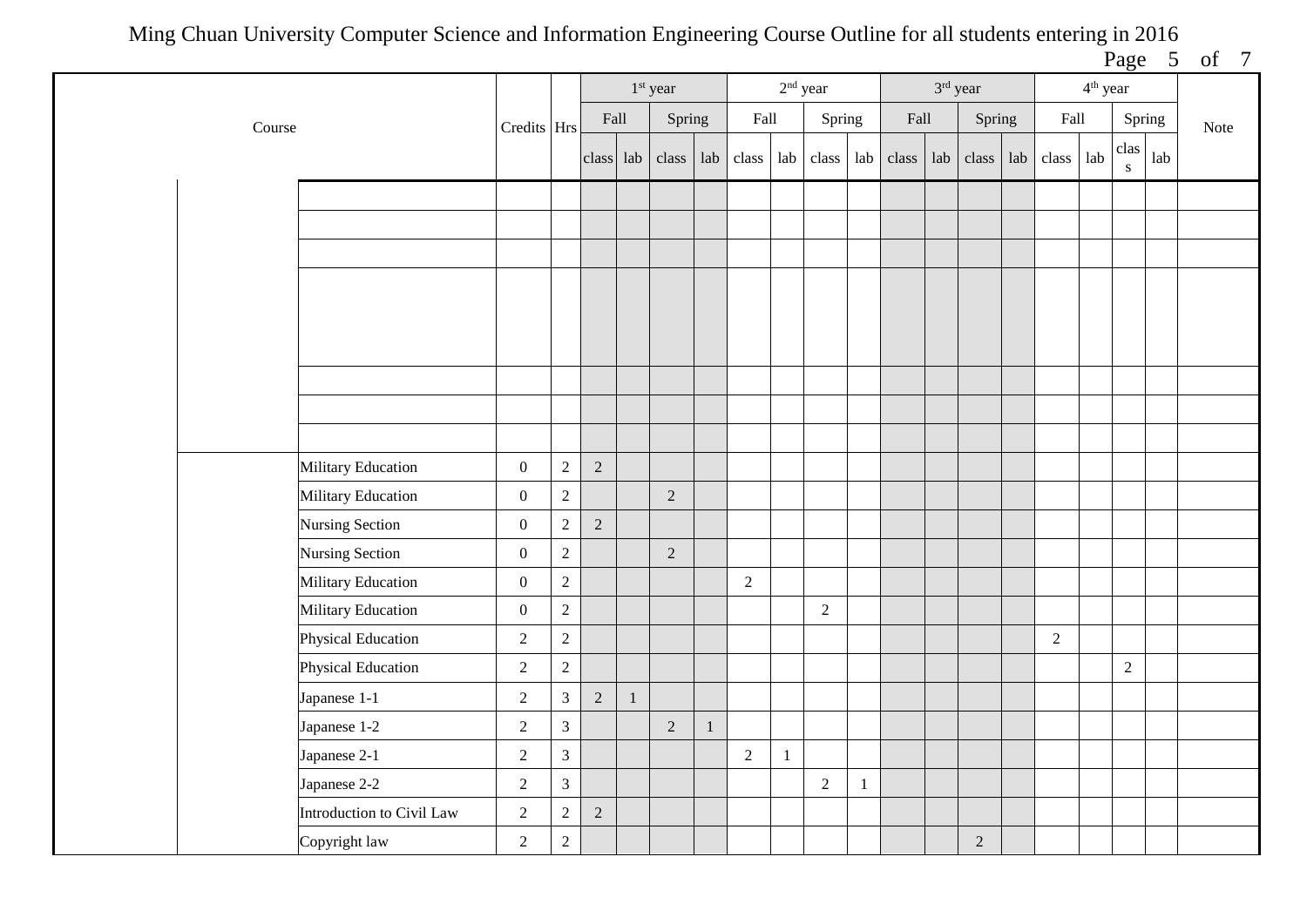| Page | Ωt |  |
|------|----|--|
|      |    |  |

|                        |                                                 |                |                |                | 1 <sup>st</sup> year |            |                |     | $2nd$ year     |     |                | 3rd year |        |     |       | 4 <sup>th</sup> year |                   |        |                    |
|------------------------|-------------------------------------------------|----------------|----------------|----------------|----------------------|------------|----------------|-----|----------------|-----|----------------|----------|--------|-----|-------|----------------------|-------------------|--------|--------------------|
| Course                 |                                                 | Credits Hrs    |                | Fall           | Spring               |            | Fall           |     | Spring         |     | Fall           |          | Spring |     | Fall  |                      |                   | Spring | Note               |
|                        |                                                 |                |                | class lab      | class                | lab        | class          | lab | class          | lab | class          | lab      | class  | lab | class | lab                  | clas<br>${\bf S}$ | lab    |                    |
|                        | Practical English                               | $\mathfrak{Z}$ | $\mathfrak{Z}$ |                |                      |            |                |     |                |     | $\overline{3}$ |          |        |     |       |                      |                   |        |                    |
|                        | Workplace English                               | $\overline{3}$ | $\mathfrak{Z}$ |                |                      |            |                |     |                |     |                |          | 3      |     |       |                      |                   |        |                    |
|                        | Applied Information<br>Technology 1             | $\overline{2}$ | $\sqrt{2}$     | $\overline{2}$ |                      |            |                |     |                |     |                |          |        |     |       |                      |                   |        | Computer<br>course |
|                        | <b>Applied Information</b><br>Technology 2      | $\overline{2}$ | $\sqrt{2}$     |                | $\overline{2}$       |            |                |     |                |     |                |          |        |     |       |                      |                   |        | Computer<br>course |
|                        | <b>Information Technology</b><br>Application    | $\overline{2}$ | $\overline{4}$ |                | $\overline{2}$       | $\sqrt{2}$ |                |     |                |     |                |          |        |     |       |                      |                   |        | Computer<br>course |
|                        | Web Programming                                 | 3              | 3              |                |                      |            | 3              |     |                |     |                |          |        |     |       |                      |                   |        | Computer<br>course |
|                        | Computer Aided Design                           | $\mathfrak{Z}$ | $\overline{3}$ |                |                      |            | $\overline{3}$ |     |                |     |                |          |        |     |       |                      |                   |        | Lab course         |
|                        | Micro Processor Systems                         | $\sqrt{3}$     | $\overline{3}$ |                |                      |            |                |     | $\mathfrak{Z}$ |     |                |          |        |     |       |                      |                   |        | Lab course         |
| Other<br>informational | <b>Introduction to Web Servers</b>              | $\overline{3}$ | $\mathfrak{Z}$ |                |                      |            |                |     | 3              |     |                |          |        |     |       |                      |                   |        | Computer<br>course |
| <b>Elective Course</b> | <b>Advanced CPP Programming</b>                 | $\overline{3}$ | 3              |                |                      |            |                |     | $\overline{3}$ |     |                |          |        |     |       |                      |                   |        | Computer<br>course |
|                        | <b>Advanced Java Programming</b><br>and Licence | $\overline{3}$ | $\mathfrak{Z}$ |                |                      |            |                |     | 3              |     |                |          |        |     |       |                      |                   |        | Computer<br>course |
|                        | <b>Computer Animation</b>                       | $\mathfrak{Z}$ | 3              |                |                      |            |                |     | 3              |     |                |          |        |     |       |                      |                   |        | Computer<br>course |
|                        | <b>Digital Signal Processing</b>                | $\mathfrak{Z}$ | $\mathfrak{Z}$ |                |                      |            |                |     | $\mathfrak{Z}$ |     |                |          |        |     |       |                      |                   |        |                    |
|                        | Mobile Information Systems<br>design            | 3              | $\mathfrak{Z}$ |                |                      |            |                |     | 3              |     |                |          |        |     |       |                      |                   |        | Computer<br>course |
|                        | Artificial Intelligence                         | $\sqrt{3}$     | $\mathfrak{Z}$ |                |                      |            |                |     |                |     | $\mathfrak{Z}$ |          |        |     |       |                      |                   |        |                    |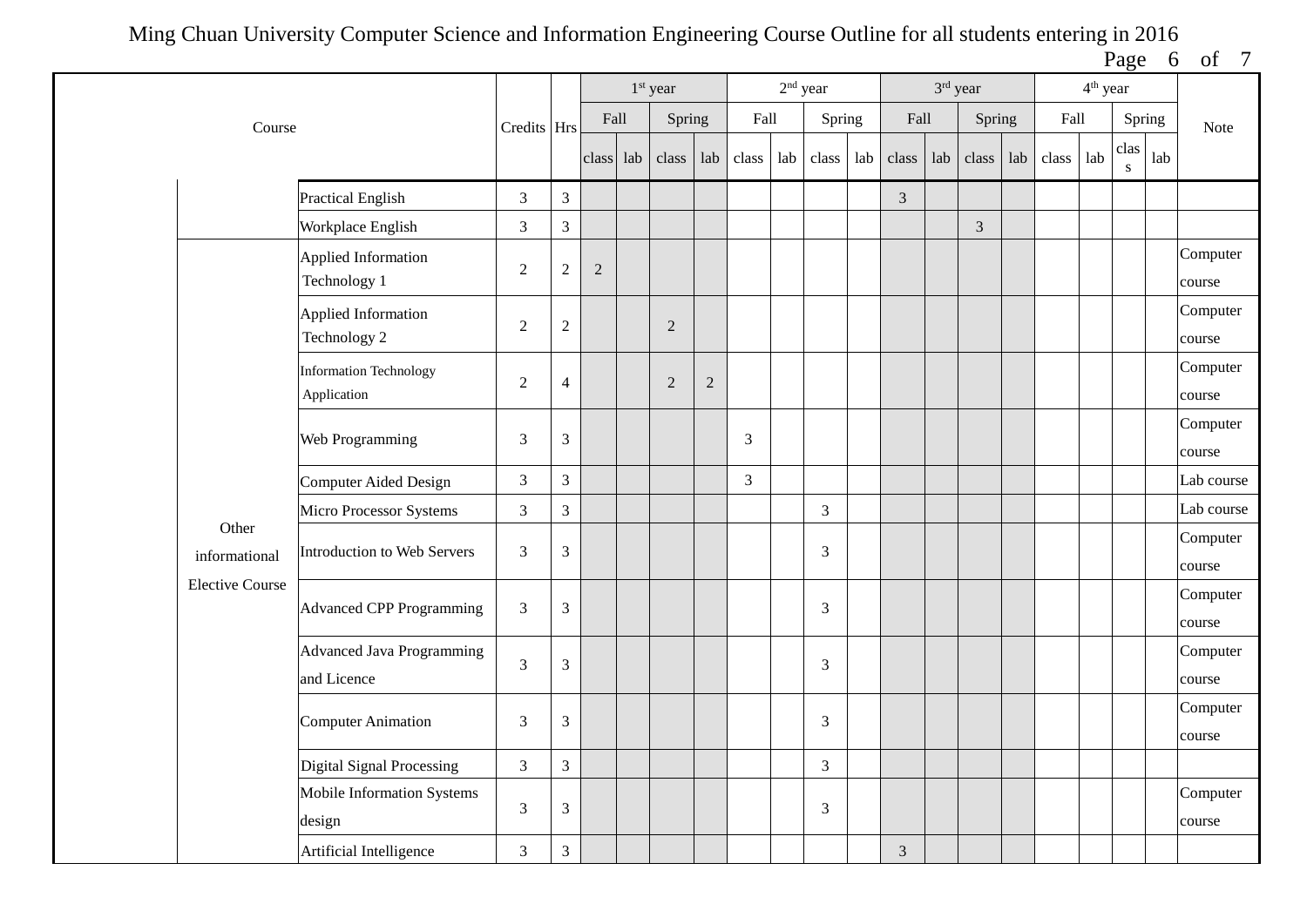Page 7 of 7

|                                                        |                |                |           | $1st$ year |     |       | $2nd$ year |        |     |                | 3rd year |                |     |                | 4 <sup>th</sup> year |           |     |                    |
|--------------------------------------------------------|----------------|----------------|-----------|------------|-----|-------|------------|--------|-----|----------------|----------|----------------|-----|----------------|----------------------|-----------|-----|--------------------|
| Course                                                 | Credits Hrs    |                | Fall      | Spring     |     | Fall  |            | Spring |     | Fall           |          | Spring         |     | Fall           |                      | Spring    |     | <b>Note</b>        |
|                                                        |                |                | class lab | class      | lab | class | lab        | class  | lab | class          | lab      | class          | lab | class          | lab                  | clas<br>S | lab |                    |
| Information ethics                                     | $\overline{2}$ | $\sqrt{2}$     |           |            |     |       |            |        |     | $\overline{2}$ |          |                |     |                |                      |           |     |                    |
| <b>Fuzzy Theory</b>                                    | 3              | $\overline{3}$ |           |            |     |       |            |        |     | $\overline{3}$ |          |                |     |                |                      |           |     |                    |
| Special Topics on<br>Programming                       | $\mathfrak{Z}$ | $\mathfrak{Z}$ |           |            |     |       |            |        |     | $\sqrt{3}$     |          |                |     |                |                      |           |     |                    |
| Introduction to Coding                                 | $\mathfrak{Z}$ | 3              |           |            |     |       |            |        |     | $\mathfrak{Z}$ |          |                |     |                |                      |           |     |                    |
| The Design and Applications<br>of FPGA/CPLD            | 3              | $\mathfrak{Z}$ |           |            |     |       |            |        |     | $\mathfrak{Z}$ |          |                |     |                |                      |           |     | Lab course         |
| Seminar on the Design of<br><b>Computer Algorithms</b> | $\mathfrak{Z}$ | $\mathfrak{Z}$ |           |            |     |       |            |        |     | $\sqrt{3}$     |          |                |     |                |                      |           |     |                    |
| Cloud technology design and services                   | $\mathfrak{Z}$ | $\mathfrak{Z}$ |           |            |     |       |            |        |     | $\mathfrak{Z}$ |          |                |     |                |                      |           |     |                    |
| Statistics analysis and<br>Application                 | $\mathfrak{Z}$ | $\mathfrak{Z}$ |           |            |     |       |            |        |     |                |          | 3              |     |                |                      |           |     |                    |
| Database design                                        | $\mathfrak{Z}$ | 3              |           |            |     |       |            |        |     |                |          | 3              |     |                |                      |           |     |                    |
| <b>Unix Programming</b>                                | 3              | $\mathfrak{Z}$ |           |            |     |       |            |        |     |                |          | 3              |     |                |                      |           |     | Computer<br>course |
| Peripheral Interface Design                            | $\overline{3}$ | $\overline{3}$ |           |            |     |       |            |        |     |                |          | $\overline{3}$ |     |                |                      |           |     | Lab course         |
| <b>Introduction to Secret Sharing</b>                  | $\mathfrak{Z}$ | $\mathfrak{Z}$ |           |            |     |       |            |        |     |                |          | $\mathfrak{Z}$ |     |                |                      |           |     |                    |
| Cloud computing Security<br>Management                 | $\overline{3}$ | 3              |           |            |     |       |            |        |     |                |          | $\overline{3}$ |     |                |                      |           |     |                    |
| Cloud computing technology<br>and applied              | $\overline{3}$ | $\overline{3}$ |           |            |     |       |            |        |     |                |          | $\mathfrak{Z}$ |     |                |                      |           |     |                    |
| Social media application design                        | $\mathfrak{Z}$ | $\mathfrak{Z}$ |           |            |     |       |            |        |     |                |          | $\mathfrak{Z}$ |     |                |                      |           |     |                    |
| <b>Advanced Computer</b><br>Architectures              | 3              | 3              |           |            |     |       |            |        |     |                |          |                |     | 3              |                      |           |     |                    |
| Distributed Systems                                    | $\mathfrak{Z}$ | $\mathfrak{Z}$ |           |            |     |       |            |        |     |                |          |                |     | $\mathfrak{Z}$ |                      |           |     |                    |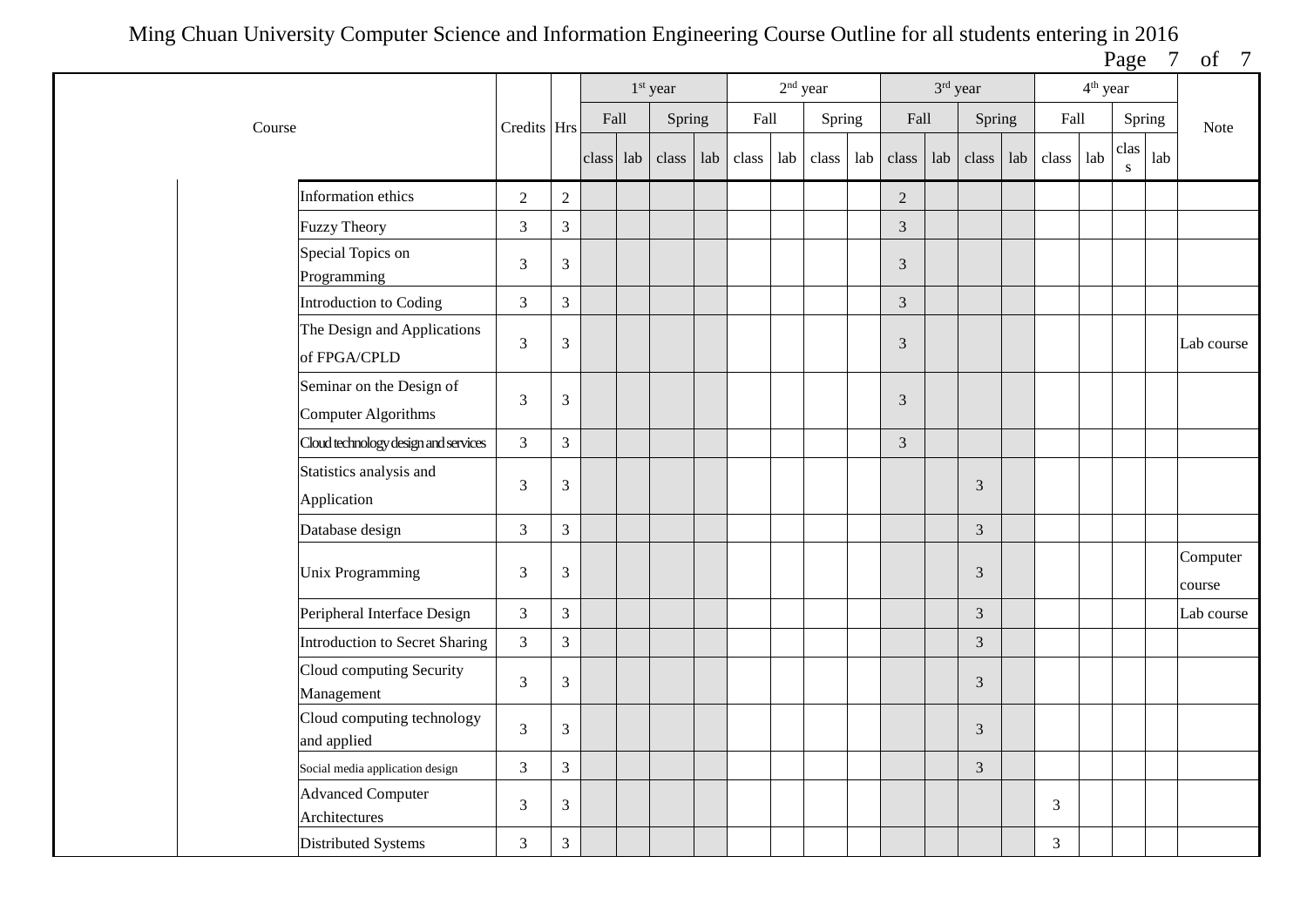| Page | 8 | οf |  |
|------|---|----|--|
|      |   |    |  |

|          |                                         |                                               |             |                |           | $1st$ year |      | $2nd$ year |        |     |      | 3rd year |                 |     |                | $4th$ year |                |        |                    |
|----------|-----------------------------------------|-----------------------------------------------|-------------|----------------|-----------|------------|------|------------|--------|-----|------|----------|-----------------|-----|----------------|------------|----------------|--------|--------------------|
|          | Course                                  |                                               | Credits Hrs |                | Fall      | Spring     | Fall |            | Spring |     | Fall |          | Spring          |     | Fall           |            |                | Spring | Note               |
|          |                                         |                                               |             |                | class lab | class      |      |            | class  | lab |      |          | class lab class | lab | class          | lab        | clas<br>S      | lab    |                    |
|          |                                         | <b>Information Laws</b>                       | 3           | $\mathfrak{Z}$ |           |            |      |            |        |     |      |          |                 |     | 3              |            |                |        |                    |
|          |                                         | Social media project develop                  | 3           | 3              |           |            |      |            |        |     |      |          |                 |     | 3              |            |                |        |                    |
|          |                                         | The Lectures of Information<br>Trend I        |             | $\overline{2}$ |           |            |      |            |        |     |      |          |                 |     | $\mathfrak{2}$ |            |                |        | Required<br>chosen |
|          |                                         | The Lectures of Information<br>Trend II       |             | $\overline{2}$ |           |            |      |            |        |     |      |          |                 |     |                |            | $\overline{2}$ |        | Required<br>chosen |
|          |                                         | Performance Analysis                          | 3           | 3              |           |            |      |            |        |     |      |          |                 |     |                |            | $\overline{3}$ |        |                    |
|          |                                         | <b>Intelligent Computation</b>                | 3           | 3              |           |            |      |            |        |     |      |          |                 |     |                |            | $\mathfrak{Z}$ |        |                    |
|          |                                         | Digital content and trend                     | 3           | 3              |           |            |      |            |        |     |      |          |                 |     |                |            | 3              |        |                    |
|          | <b>Subtotal Required Course Credits</b> |                                               | 89          |                | 18        | 20         |      |            | 15     |     | 12   |          | 12              |     | 9              |            | $\overline{3}$ |        |                    |
|          | <b>Subtotal Elective Course Credits</b> |                                               | 39          |                |           |            |      |            |        |     |      |          |                 |     |                |            |                |        |                    |
| Subtotal |                                         | Subtotal Professional Elective Course Credits | 19          |                |           |            |      |            |        |     |      |          |                 |     |                |            |                |        |                    |
|          |                                         | <b>Subtotal Other Elective Course Credits</b> | 20          |                |           |            |      |            |        |     |      |          |                 |     |                |            |                |        |                    |
|          | Subtotal                                |                                               | 128         |                |           |            |      |            |        |     |      |          |                 |     |                |            |                |        |                    |

## Notes:

- 1. The students of CSIE department must fulfill 128 credits by graduation, including:
	- I. 24 required credits designed by the university
	- II. 65 required credits designed by the department
	- III. At least 39 elective credits which include:
		- A. At least one kernel course from each of the four programs (totally 15 credits)
		- B. At least one of the following two courses: Information Law and Information Ethics.
- 2. Students can choose other course of Information College or cooperation programs as professional elective courses. Students can choose other professional courses of Information College as professional elective courses if agreed by the chair of the department. Courses not from the